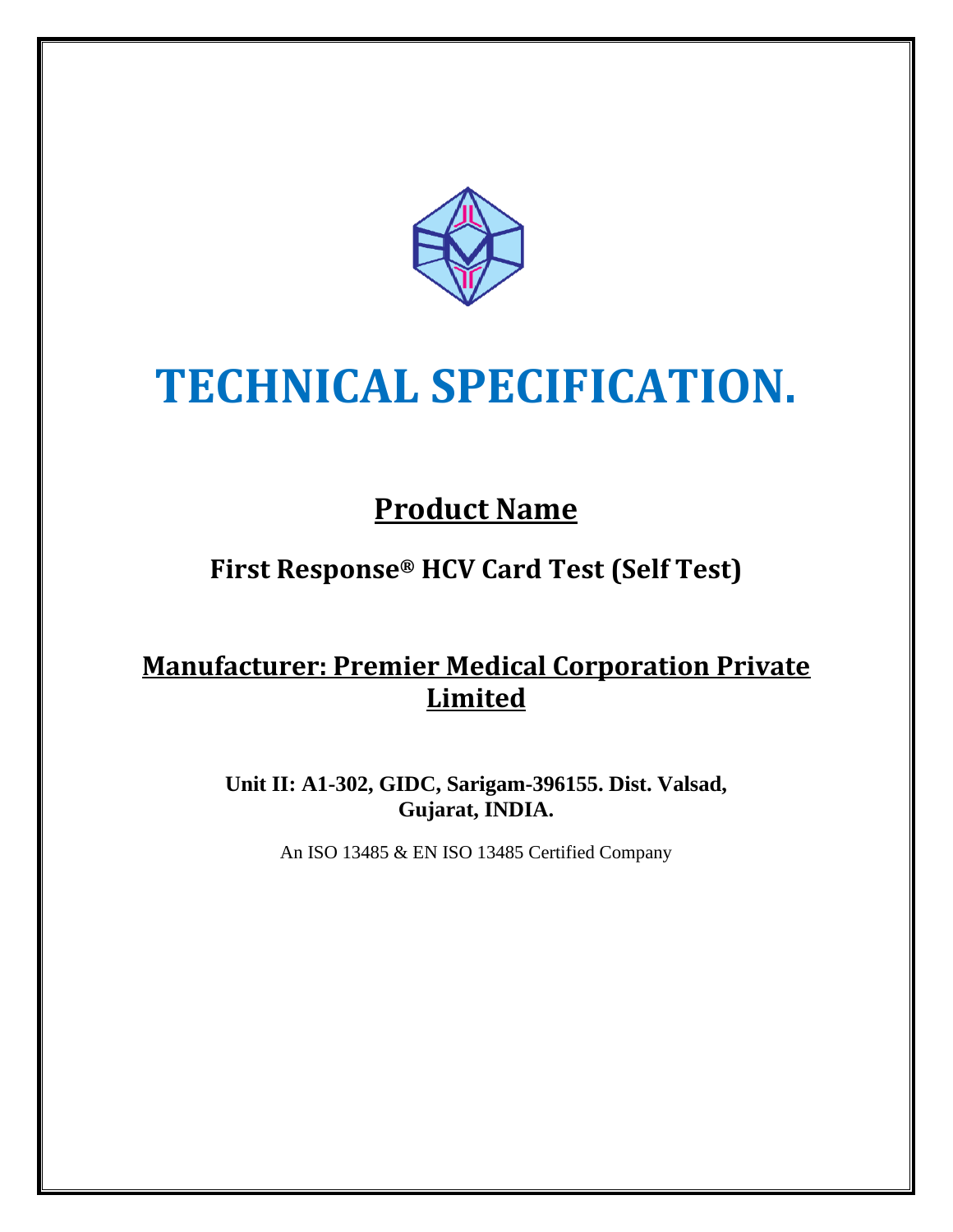| <b>Product Details</b> |                       |           |                                                       |
|------------------------|-----------------------|-----------|-------------------------------------------------------|
|                        | Product Name          | ٠         | First Response <sup>®</sup> HCV Card Test (Self Test) |
| $\overline{2}$         | <b>Product Family</b> | $\bullet$ | <b>Rapid Diagnostic Tests</b>                         |
| 3                      | Product Code          | ٠         | PI03FRCST                                             |

#### **Intended Use:**

First Response<sup>®</sup> HCV Card Test (Self Test) is an in vitro diagnostic medical device that is intended to use for self-testing by untrained/lay user as an aid to detect antibodies specific to HCV in human whole blood. The test kit is not automated and does not require any additional instruments.

#### **Assay Principle**

First Response® HCV Card Test is based on the principle of immunochromatographic lateral flow device in a cassette format. Colloidal gold conjugated recombinant HCV Antigen are dried and immobilized on the pad. HCV antigens are immobilized at the Test Zone (T) and Control line protein are immobilized at the Control Zone (C). When the specimen and assay buffer is added, it migrates by capillary diffusion rehydrating the gold conjugate. If specimens contain Anti-HCV antibodies it will bind to gold conjugated recombinant HCV antigen. These complexes will continue to migrate laterally on the strip until the Test zone (T) where complex is captured by the HCV antigens and form a visible red colored line. The unbound gold conjugate will continue to move and bind with control line protein at the Control Zone (C) forming a visible red colored line. If no HCV antibodies in the specimen, only a red colored line appears at the Control Zone (C), which indicates the validity of the test.





#### **Storage & Stability**

First Response® HCV Card Test (Self Test) kit should be stored between 4°C and 30°C. The kit is sensitive to humidity and heat. Perform the test immediately after removing the test device from the aluminum pouch.

The shelf life of the test device is indicated on the outer package.